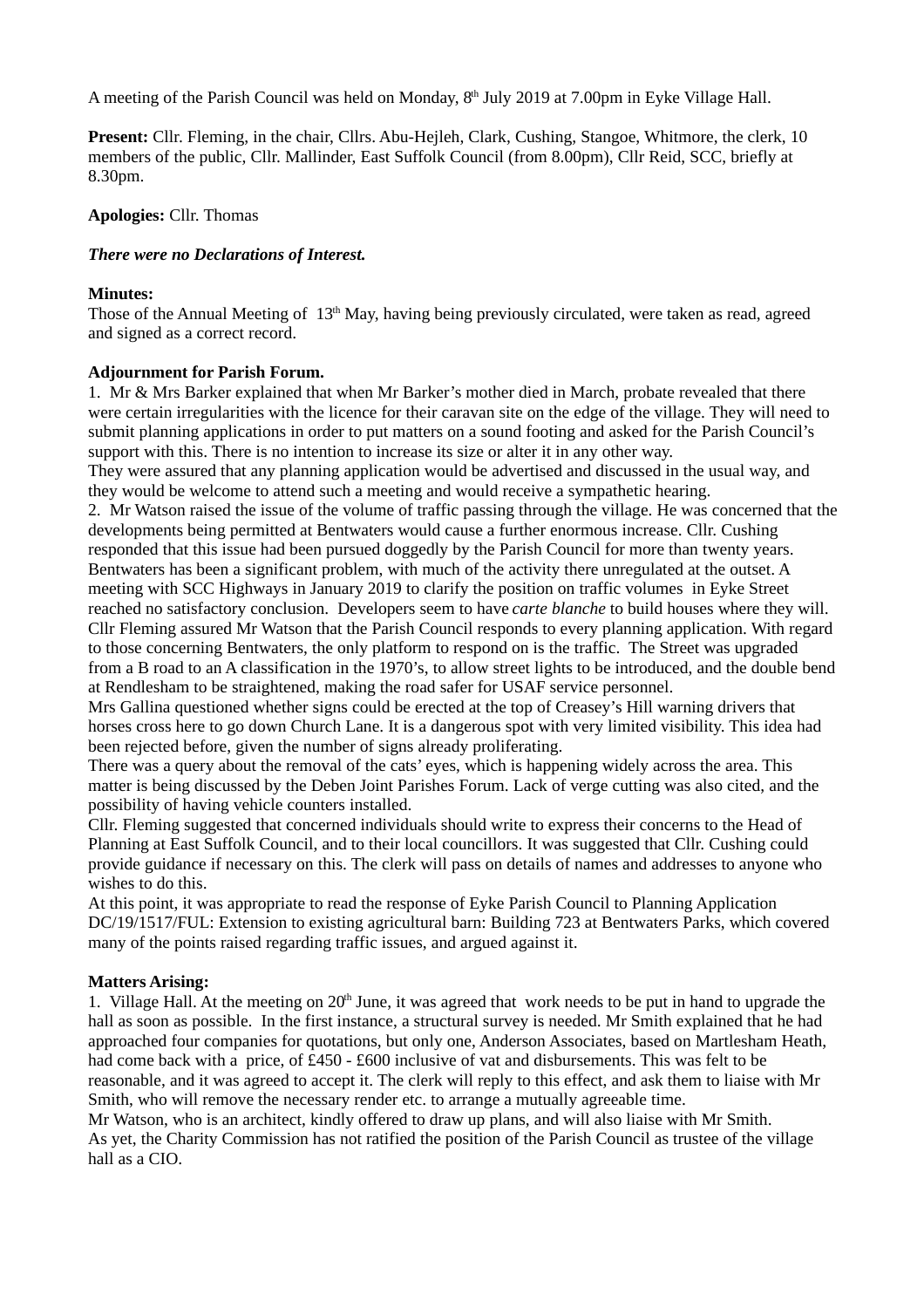2. Elephant & Castle. East Suffolk Council has confirmed that the owner will be applying for Listed Building Consent, for the removal of the internal partition wall which they have already removed in the outbuilding.

There is currently no breach of planning control. There is also the possibility that the owners will apply to carry out some internal works to the first floor ceiling in the main property. East Suffolk Council is keeping a watching brief on this.

# **Reports:**

1. Cllr. Reid, Suffolk County Council. In his absence, this was taken as read.

2. Cllr Mallinder, East Suffolk Council. He is now the Environment portfolio holder and was pleased to announce a trial in Southwold of less verge cutting in order to protect and enhance the environment, which could be rolled out across the area if it is successful. The Environment Committee is looking at promoting the greening of the East Suffolk area, and a clean air day.

A project *East Suffolk Means Business* has been launched with a new website intended to provide information and support for businesses to help them grow and thrive.

He flagged up the funding available for the village hall, but realised that the August  $19<sup>h</sup>$  cut off date for the first round of applications would be too soon. However, if funds remain, there will be a second round, and he will be happy to support an application in this case.

UK Power Networks are providing free of charge packs for elderly and vulnerable people to use in an emergency, containing items such as a torch, and a cylinder to keep a prescription in.

Cllr. Mallinder suggested that cutting back round the village gates, and repainting them in bright white could be an effective traffic calming measure, and offered his help with this if required.

He also flagged up his intention to hold a 'surgery' for parishioners this autumn in convenient locations around the ward. There will be one in Eyke on  $14<sup>th</sup>$  September from 11am to 12.30.

Cllr. Abu-Hejleh raised the matter of the Local Plan Examination which takes place on  $17<sup>th</sup>$  September and felt that the Parish Council should be represented. Cllr Mallinder was not aware of this date.

3. Woodbridge and District ASB Meeting: 16.5.19. Cllr Whitmore had attended this. There had been no significant matters to report.

#### **Other matters:**

1. The rec: management plan for wildlife. Seph Pochin, an ecologist, has contacted the parish council with a view to managing some areas of the rec as a wildlife asset, as it has a decent range of wild flowers. It was agreed that a meeting would be arranged with him, to include Cllr. Stangoe, Mrs Clement, the tree warden and the clerk to discuss how this could be done. Meanwhile, the clerk is to ask Mr Hassan to cut the parts as he did last year, around the football and basketball areas, the playground and the pedestrian gate area. Cllr. Fleming will cut back the brambles and gorse, and the ragwort also needs attention.

2. The Citizens Advice AGM is on  $10<sup>th</sup>$  July, and the Annual Report available.

3. Cuts to local bus services. As part of the drive to save £13M Suffolk County Council is set to remove public funding from certain services. Eyke is not affected, but one under threat is the 71, running between Sudbourne, Orford and Woodbridge. This issue is currently being looked at by the Deben Joint Parishes, and will be discussed at the meeting on 25<sup>th</sup> July, which will be attended by Cllrs. Cushing and Stangoe, and the clerk.

# **Planning Application:**

DC/19/2537/FUL Two storey side extension, single storey rear extension and converted loft space: 1 Church Lane, Eyke.

Councillors supported this application.

#### **Finance:**

1. Cheques to be agreed: Mrs J Pooley: salary, April-June: £432.36; HMRC,  $1<sup>st</sup>$  quarter: £108.00

2. Account balances: current account: £15,589.42; Business Savings: £8565.20; Rate Reward: £118.41

3. Annual audit. Having submitted all the required paperwork the auditor had contacted the council to say that as there had been no issues raised with the previous year's audit, and neither the council's annual income nor expenditure had exceeded £25,000, the council could declare itself exempt from review, which it duly did. The Certificate of Exemption has been submitted to the auditor and saves the £200 plus vat fee. 4. A letter of thanks has been received from Mr Fisher for the £600 donation to the PCC